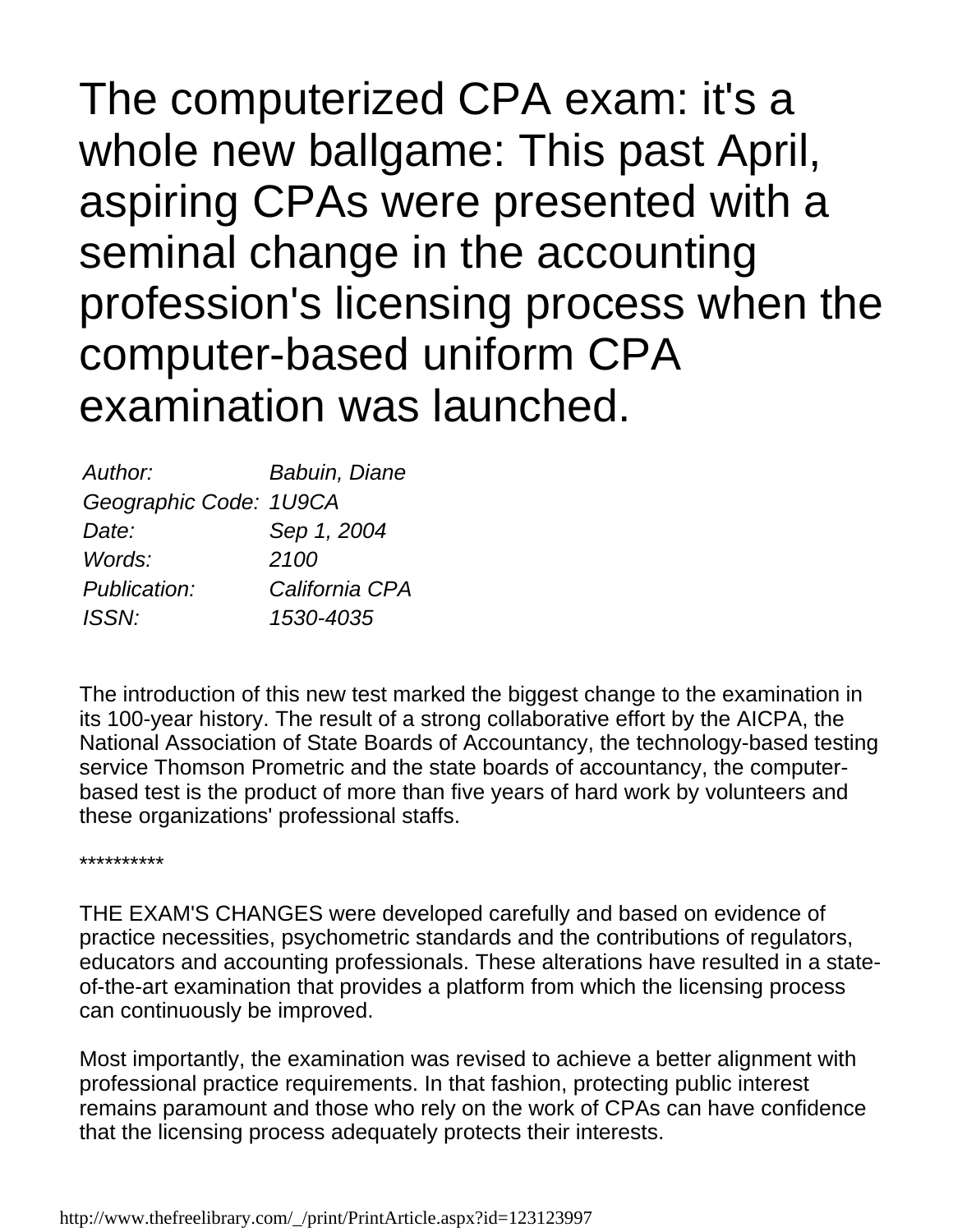Now that the first testing window (April 5-May 29) has been completed, the question that is on everyone's mind is, "How did it go?" The answer: Very well. Compared to other known computer-based test conversion projects, the CPA examination has gone remarkably well.

During April and May, some 23,000 test sections were delivered. Approximately 92 percent of the test takers reported that they'd had a positive testing experience. Of course, there are issues and challenges to be addressed, but as a profession we can take pride that the CPA examination continues to evolve in a positive manner and meet its mission of protecting the public.

The state boards of accountancy, with responsibility for the entire CPA licensing process, appear to be increasingly comfortable with the computer-based test process. While communication and some functionality and administrative operations need to be fine-tuned, the exam and the work that has been accomplished thus far is impressive.

But that doesn't mean the job is done. This initial testing window is just the first step of an ongoing evolution that will foster continuous innovation and exceptional quality. The CPA exam must keep pace with the business world and the work done by CPAs. Also, it's important to ensure that the CPA examination remains the premier financial licensing test and an effective tool for state boards of accountancy to use in their licensing procedures.

## A BETTER-ALIGNED EXAMINATION

While the test's most visible change is its transition from a paper and pencil exam to a computer-based test, the more important components are the content revisions. Based on practice analysis findings, the computer-based exam has been revised to more closely align with an entry-level CPA's real-world, professional responsibilities.

# [ILLUSTRATION OMITTED]

Through amended content, format and delivery, plus a new case study component called "simulations," the new exam strives to evaluate the research, analytical, judgment and communication skills required of entry-level CPAs.

The result is a 14-hour test with four sections:

- \* Auditing and Attestation,
- \* Financial Accounting & Reporting,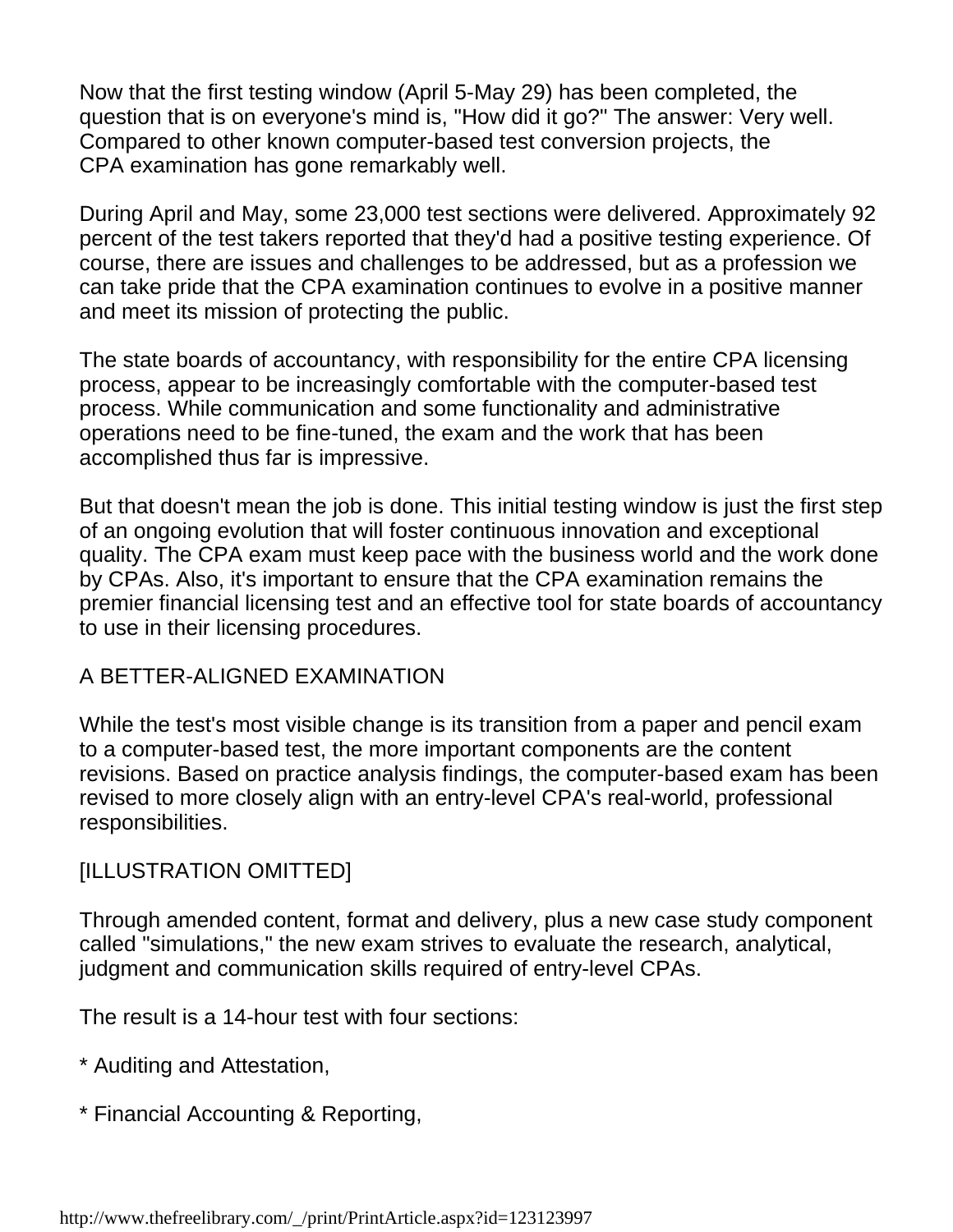\* Regulation, and

\* Business Environment & Concepts.

The new sections' specifications were established independently of the paperbased test's specifications and the material differences between the structures are summarized as follows:

The subject areas that were tested in the paper and pencil section Accounting & Reporting--taxation, governmental and nonprofit organizations, and managerial- have been separated and grouped with subject matter that is more logically related. Specifically, the topic of accounting and reporting for governmental and nonprofits has been placed in Financial Accounting & Reporting; taxation has been placed in Regulation; and managerial accounting has been placed in Business Environment & Concepts.

Candidates are required to demonstrate general business knowledge that is related to auditing and financial reporting primarily in the new section: Business Environment & Concepts. In addition to managerial accounting, the Business Environment & Concepts section tests candidates' knowledge of certain areas of economics, finance, strategy and information technology.

For more information about the exam's content, the application or scheduling process, as well as links to the state boards of accountancy, NASBA and Prometric, visit the CPA exam website at www.cpa-exam.org.

# FOCUS ON CONTENT, NOT PROCESS

Test administration also has been updated with expanded testing opportunities and increased flexibility. Candidates now have more than two testing opportunities per year and are no longer required to take all four sections at one time.

With the computer-based format, individuals deemed eligible by their state boards of accountancy can schedule any or all sections in two out of three months each quarter, throughout the year. These two-month periods are known as "testing windows." Within broad constraints, candidates are able to choose the date, time and test center most convenient for them and their employers.

Once a section is passed, most jurisdictions require candidates to pass all remaining sections within 18 months to receive credit on the previously passed section(s). As an "early bird" incentive, California offered a 24-month creditretention period to those candidates sitting for the first two testing windows (April-September 2004). But after September 2004, the credit-retention period becomes 18 months for every subsequent exam.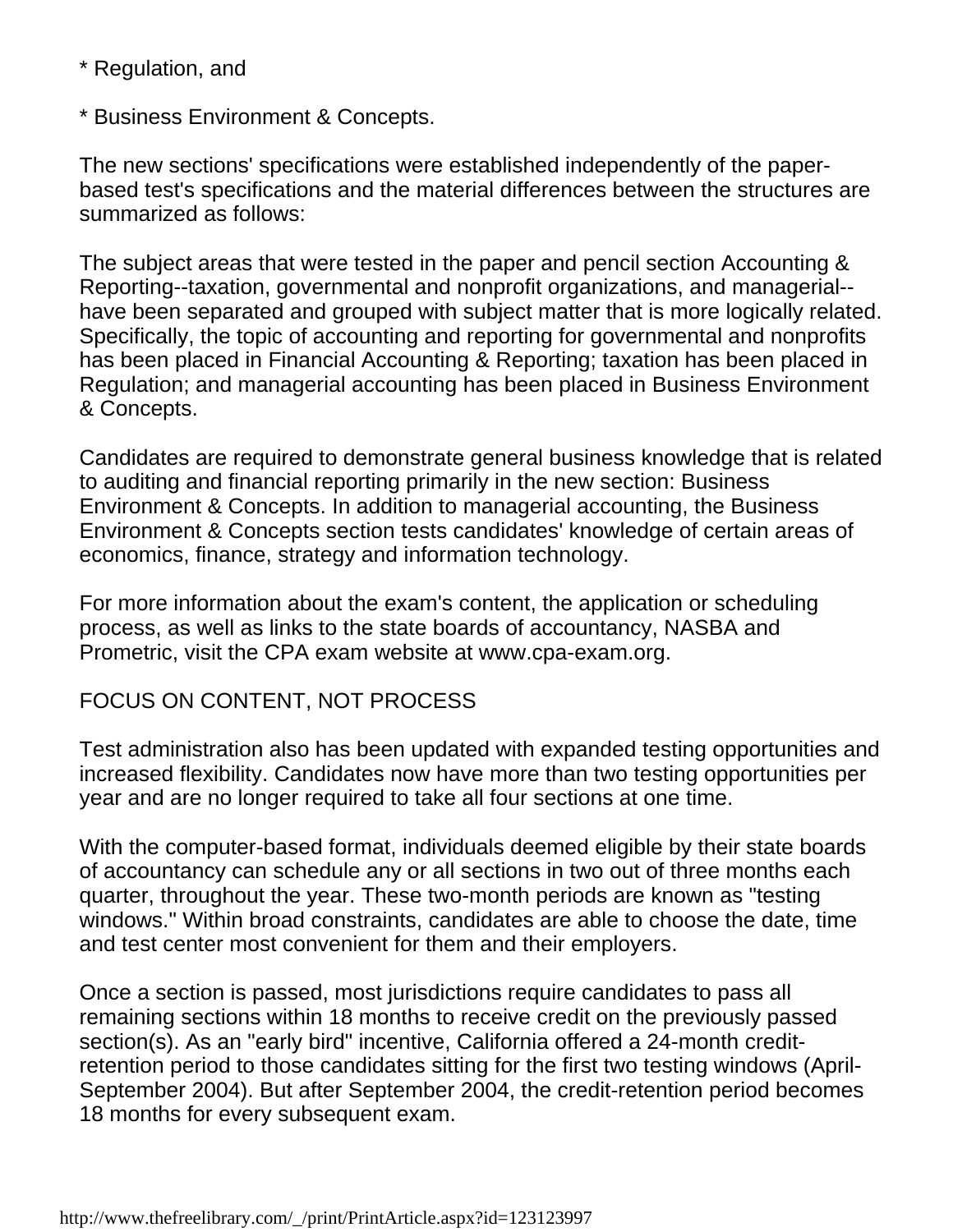Conceptually, it's important that competency in all areas that are considered essential for the protection of the public interest be demonstrated within a reasonable time frame.

Knowledge and abilities demonstrated at one point in time on a particular subject can become stale and no longer useful as evidence of competency over time. The period of 18 months represents the Board of Examiners' judgment as to the reasonable period of time for such a show of competency.

## COLLABORATIVE EFFORT

The strong, collaborative effort among the AICPA, NASBA, state boards of accountancy, educators and the accounting profession is a key to maintaining the computer-based exam's integrity and strength.

For example, before test items or simulations are included for scoring on an actual exam, the AICPA conducts extensive pre-testing to ensure that individual questions perform as expected and are at the appropriate level of difficulty.

This collaborative effort was instrumental to the process of determining the passing standard for the new exam. In layman's terms, the passing standard sets the bar that candidates must meet to demonstrate that they have the knowledge and skills necessary for licensure.

Because the test is a high-stakes element of the licensure process, standardsetting that distinguishes between successful and unsuccessful candidates must assure protection of the public interest and allow for defensible and fair pass/fail decisions.

The development of a passing standard is founded in a standard-setting study and other factors, including the professional judgment of the policy-setting body, in this case, the AICPA Board of Examiners.

The standard-setting process was rigorous and included input from NASBA, state board of accountancy members and several psychometric consultants.

As a result, the computerized CPA examination is an effective, state-of-the-art tool for making licensing decisions.

Overall, the computer-based exam's launch was an historic event. Now we must continue to learn from our experience and continue to make the CPA examination, and the accounting profession, the best that they can be.

2004-05 Testing Windows

Testing Available Mo Testing

http://www.thefreelibrary.com/\_/print/PrintArticle.aspx?id=123123997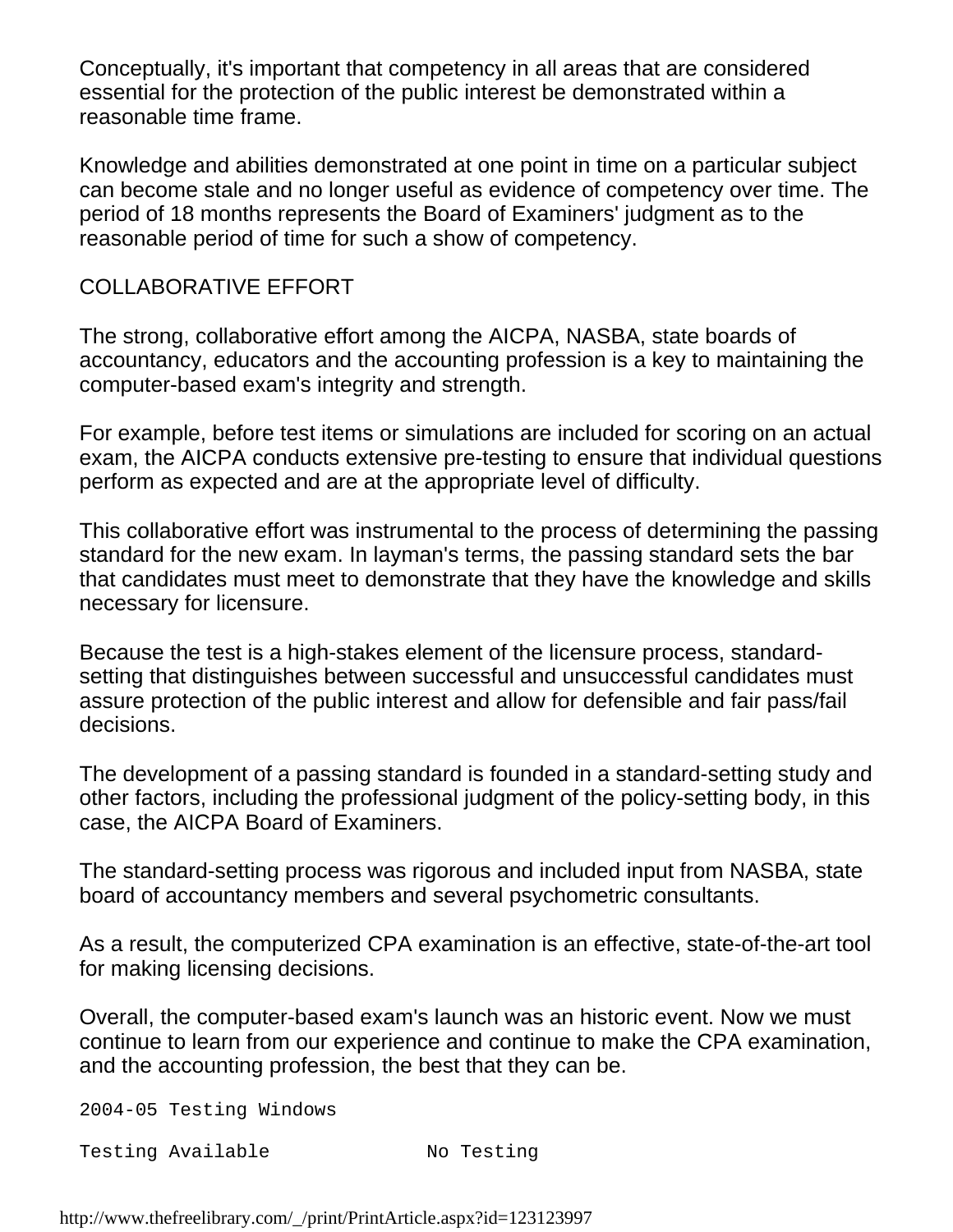October-November 2004 December 2004 January-February 2005 March 2005 April-May 2005 June 2005 July-August 2005 September 2005 October-November 2005

#### RELATED ARTICLE: Before You Take the CPA Exam

Now that the computerized CPA examination's first testing window is complete, the experience has shown that there are some things CPA candidates need to know before they take the exam. These tips also are available on the CPA exam website www.cpa-exam.org or in the CPA Examination Candidate Bulletin.

Exam Functionality & Navigation

Be sure you are comfortable with the use of a computer keyboard and mouse, plus common word processing and spreadsheet functions. However, the word processing and spreadsheet applications in the examination are not identical to Word or Excel. Review the exam tutorial to understand the differences.

Take the tutorial and sample test (several times, if necessary) before you take the exam. The tutorial and sample tests are available at www.cpa-exam.org. Pay special attention to the software features that are unique to this examination, especially in the Authoritative Literature portion of the test. Be sure to read the directions in this section very carefully:

\* History button: Use this to find the last page visited (a Back button is not available). By clicking on History, you will be able to obtain a list of up to 20 lastpage visits in reverse order.

\* Copy/paste: In the Authoritative Literature portion, you can highlight or copy/paste only a block of text (not separate lines or words) at a time.

\* Only the Copy icon in the Authoritative Literature window will copy/paste highlighted text. Do not use the icon in the main toolbar.

\* In the tutorial, find specific copy and paste tips as follows:

- \* For Audit simulation instructions, refer to Review Letter Item Type:
- \* For FAR simulation instructions, refer to Accounting and Reporting Item Type;
- \* For REG simulation instructions, refer to Tax Citation Item Type.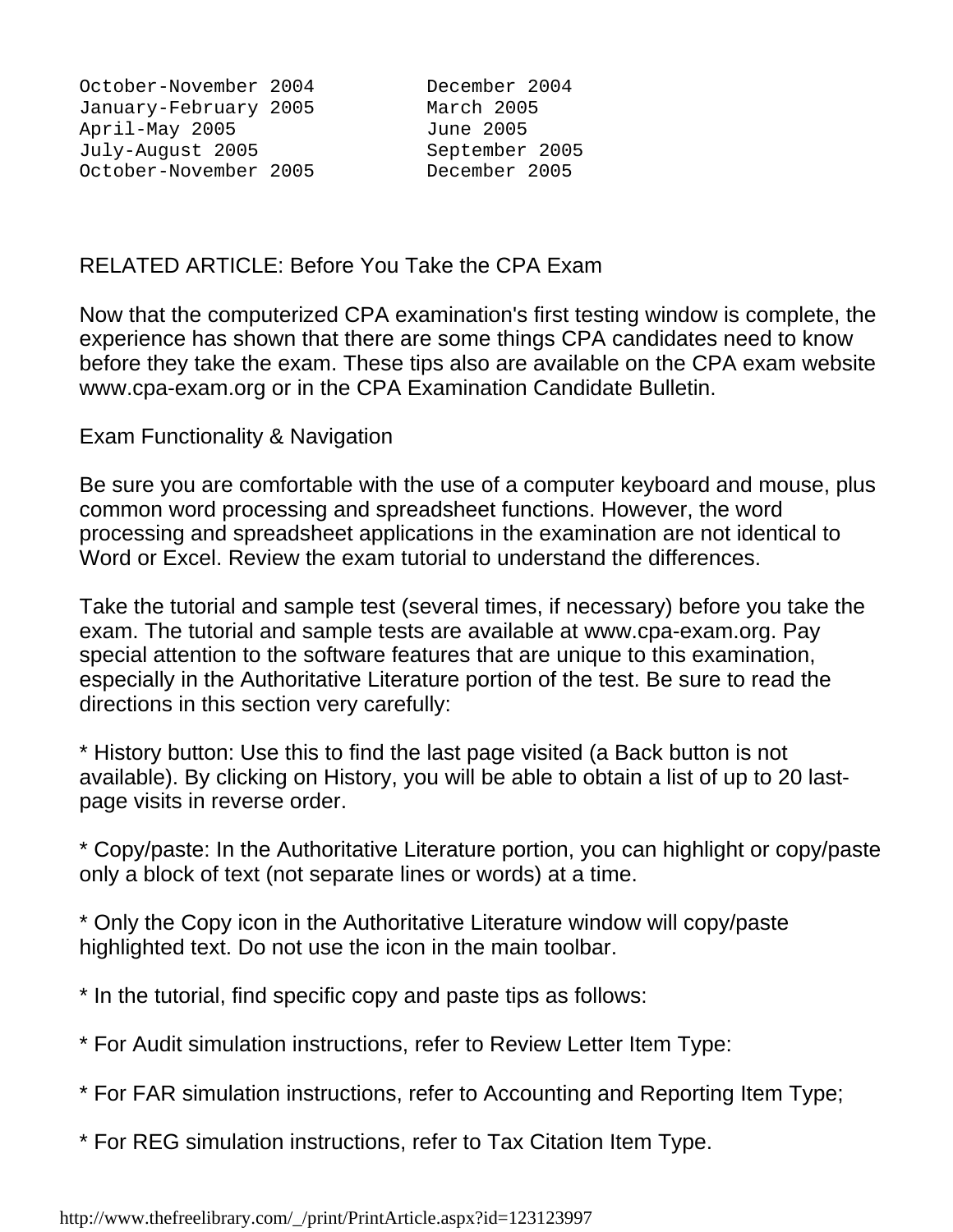\* Search: You will have to scroll down to view all topics returned by a search; if you spell words incorrectly, you will not receive any search results.

\* Calculator: You will be able to enter numbers on the online calculator using the keyboard or the keypad with the NumLock feature turned on. Be sure you understand how to move the calculator on the screen.

Remember that the examination consists of several sections (groups of multiple choice questions called testlets or simulations). You will be able to review questions within any testlet/simulation, but you will not be able to go back to a testlet/simulation once you have exited from it.

#### Scheduling the Exam

When you receive your Notice to Schedule, check the accuracy of your name. The same version of your name must appear on your application, the NTS and the identification you present at the testing center. If your name on this document is not correct, contact your state board of accountancy at least 10 days before your test appointment.

Schedule through www.prometric.com/cpa. This website is available 24 hours a day and also can be used to cancel or reschedule appointments.

Schedule early. It is recommended that you schedule 45 days in advance of your preferred test date.

The appointment time (on the schedule confirmation) is 30 minutes longer than your exam time to allow you to complete the sign-in process and survey. This time is independent of your exam. Completing these activities quickly will not give you extra time on the exam.

## At the Test Center

Bring your Notice to Schedule to the testing center. You cannot test without it. Test Center personnel are required to turn CPA candidates away if they do not have paper copy of this document.

In addition to the NTS, every candidate must bring two valid forms of ID with them to the Test Center. The spelling of the name on this ID must match the spelling on the NTS exactly letter for letter. A CPA candidate will not be allowed to test if their ID and NTS do not match. Please see the CPA Examination Candidate Bulletin for a list of valid forms of primary and secondary identification.

Arrive at least 30 minutes early and be sure to have your Examination Password on